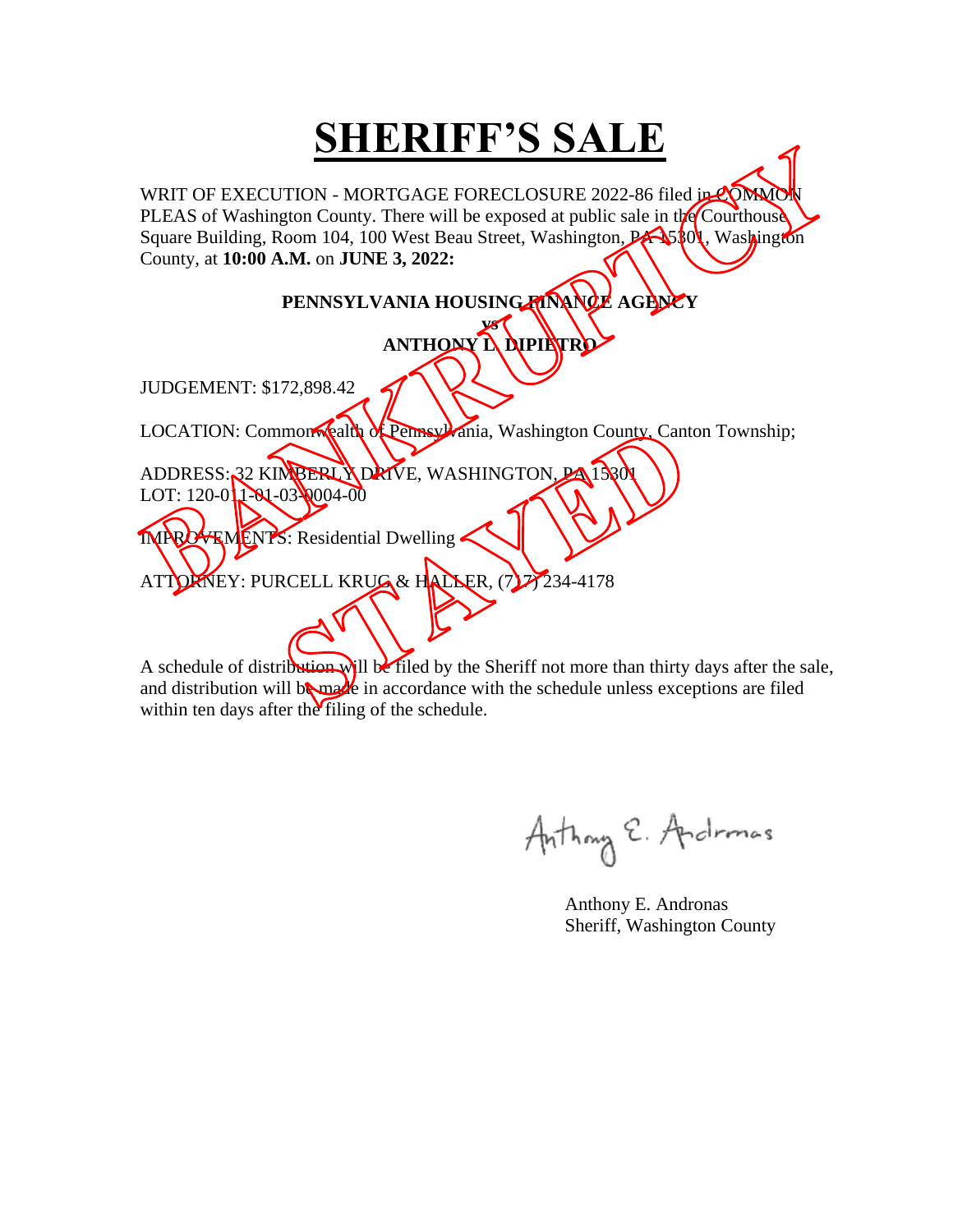WRIT OF EXECUTION - MORTGAGE FORECLOSURE 2018-2529 filed in COMMON PLEAS of Washington County. There will be exposed at public sale in the Courthouse Square Building, Room 104, 100 West Beau Street, Washington, PA 15301, Washington County, at **10:00 A.M.** on **JUNE 3, 2022:** 

#### **NATIONSTAR MORTGAGE, LLC d/b/a MR. COOPER vs SHEILA M. DOMHOFF**

JUDGEMENT: \$16,462.50

LOCATION: Commonwealth of Pennsylvania, Washington County, Donora Borough;

ADDRESS: LOT 37 BETWEEN 517-519 LIBERTY AVE & 344-346 WEIS ST, DONORA, PA 15033 LOT: 240-023-00-05-0003-00

IMPROVEMENTS: LOT ONLY

ATTORNEY: LOGS LEGAL GROUP LLP, (610) 278-6800

Anthony E. Andromas

 Anthony E. Andronas Sheriff, Washington County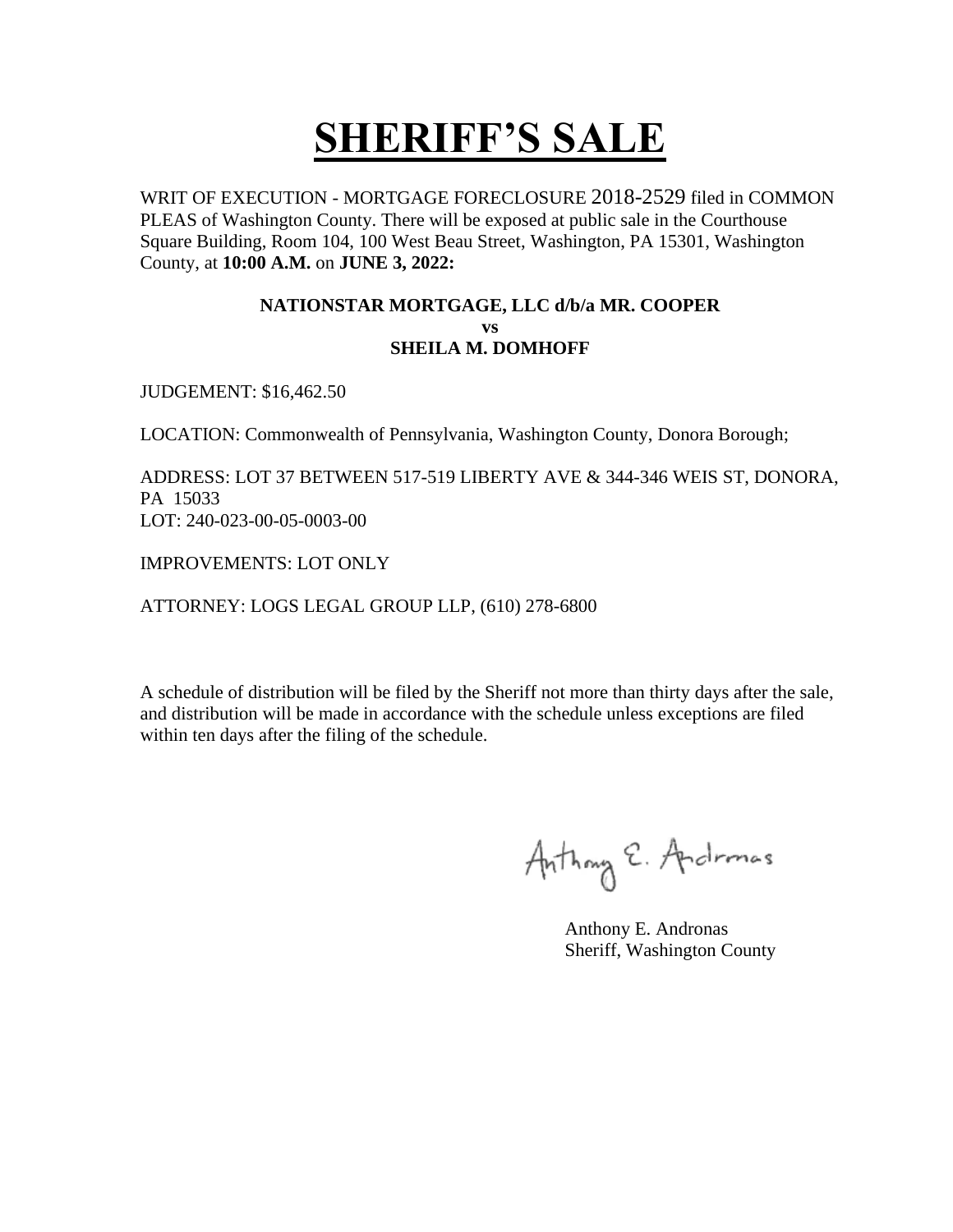WRIT OF EXECUTION - MORTGAGE FORECLOSURE 2016-2724 filed in COMMON PLEAS of Washington County. There will be exposed at public sale in the Courthouse Square Building, Room 104, 100 West Beau Street, Washington, PA 15301, Washington County, at **10:00 A.M.** on **JUNE 3, 2022:**   $\setminus$   $\setminus$  $\sim$ 

| CITY OF WASHINGTON                                                            |
|-------------------------------------------------------------------------------|
| VŚ                                                                            |
| KENNETH JANBERTA AND DEBRA ALBERTA                                            |
| JUDGEMENT: \$1,863.                                                           |
| LOCATION: Commonwealth of Pennsylvania, Washington Owner, City of Washington; |
| ADDAESS\400 \URTON AVENUE, WASHINGTON, PA 15301                               |
| $\mathbf{E}$ $\mathbf{I}$ $7$ $60 - 02$ $0 - 00$ $62 - 0014 - 00$             |
| IMPROVEMENTS: Residential Dwelling                                            |
| W ASSOCIATES, LTD, (866) 720-9748<br>ATTORNEY PORTNOFFLA                      |
|                                                                               |
|                                                                               |

Anthony E. Andromas

 Anthony E. Andronas Sheriff, Washington County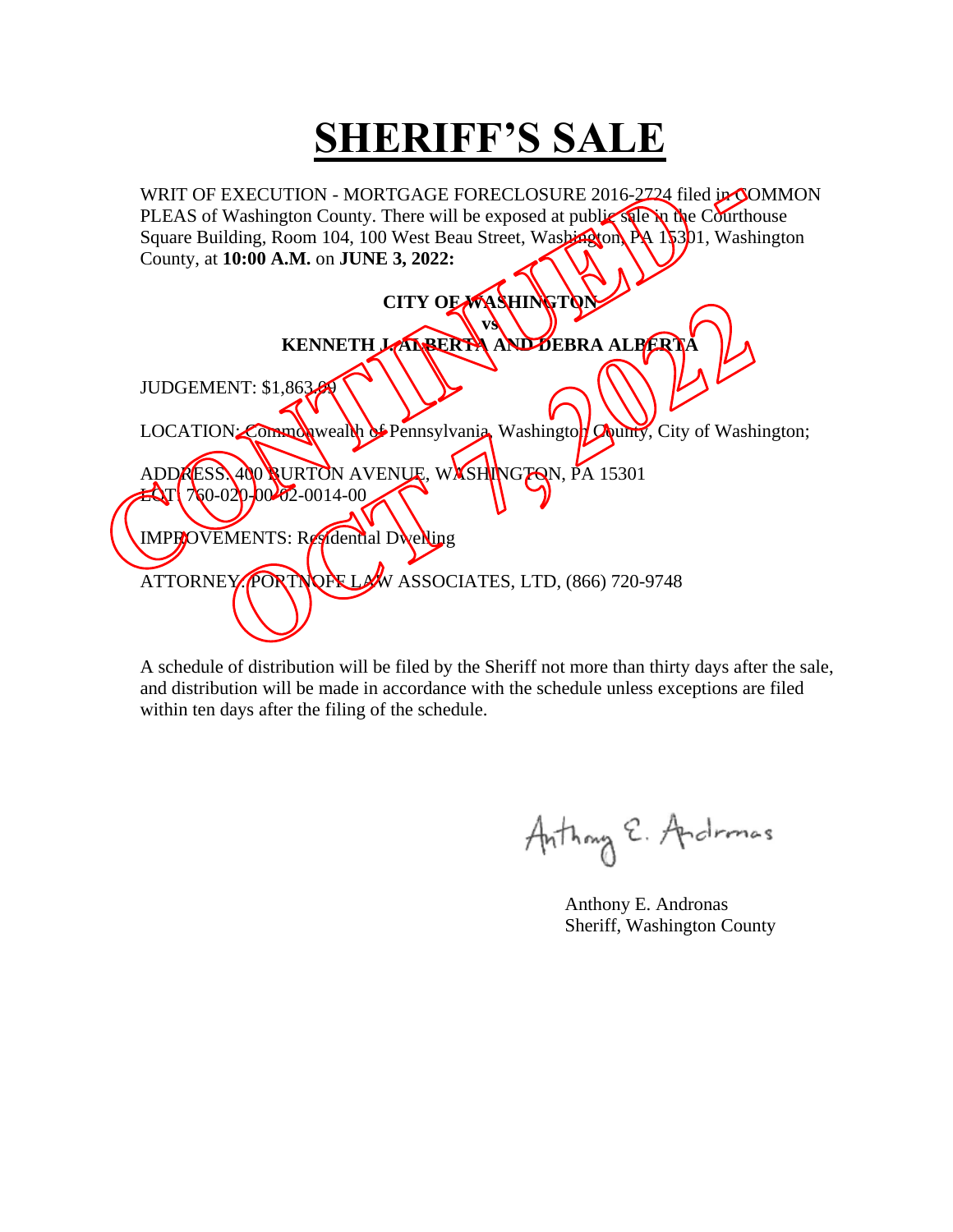WRIT OF EXECUTION - MORTGAGE FORECLOSURE 2012-2923 filed in COMMON PLEAS of Washington County. There will be exposed at public sale in the Courthouse Square Building, Room 104, 100 West Beau Street, Washington, RA 15301, Washington County, at **10:00 A.M.** on **JUNE 3, 2022:**   $\sim$  11

| WASHINGTON SCHOOL RISTRET<br>VS                                                |
|--------------------------------------------------------------------------------|
| <b>JOGH PASSIOLY</b>                                                           |
| JUDGEMENT: \$9,414.7                                                           |
| LOCATION: Common wealth of Pennsylvania, Washington County City of Washington; |
| ADDRESS: 030 MAHOSTREET, WASHENGTON, PA15301                                   |
| $70-024-00-02-0006-00$                                                         |
| MPROVEMENTS: Residential Dwelling                                              |
| ATTORNEY: PORTNOFF LAW ASSOCIATES, LTD, (866) 720-9748                         |
|                                                                                |
|                                                                                |

Anthony E. Andromas

 Anthony E. Andronas Sheriff, Washington County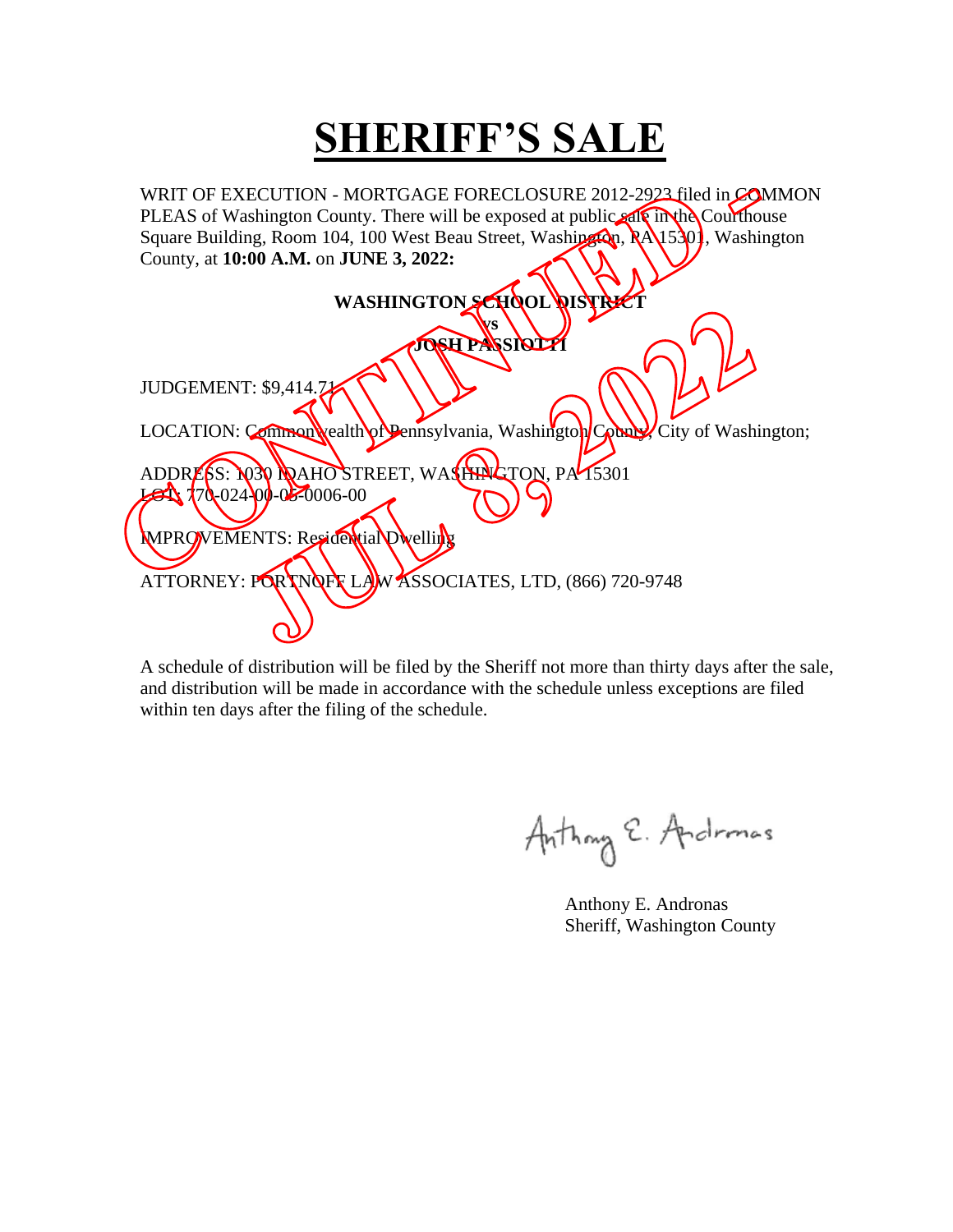WRIT OF EXECUTION - MORTGAGE FORECLOSURE 2019-2944 filed in COMMON PLEAS of Washington County. There will be exposed at public sale in the Courthouse Square Building, Room 104, 100 West Beau Street, Washington, RA 15301, Washington County, at **10:00 A.M.** on **JUNE 3, 2022:**   $\sim$  11

| CITY OF WASHINGTON<br>VS                                                                                                                                                       |
|--------------------------------------------------------------------------------------------------------------------------------------------------------------------------------|
| JASON WRAGG, JRYAND SARAH LOHR                                                                                                                                                 |
| <b>JUDGEMENT: \$1,746.84</b>                                                                                                                                                   |
| LOCATION: Common vealth of Pennsylvania, Washington County, West Bethlehem Twp;                                                                                                |
| ADDRESS: MOANDISON STREET, WASHINGTON PA 15301<br>$23130 - 016 - 04 - 0022 - 00$<br>MPROVEMENTS: Residential Dwelling<br>ATTORNEY: PORTNOFPLAN ASSOCIATES, LTD, (866) 720-9748 |
|                                                                                                                                                                                |

Anthony E. Andromas

 Anthony E. Andronas Sheriff, Washington County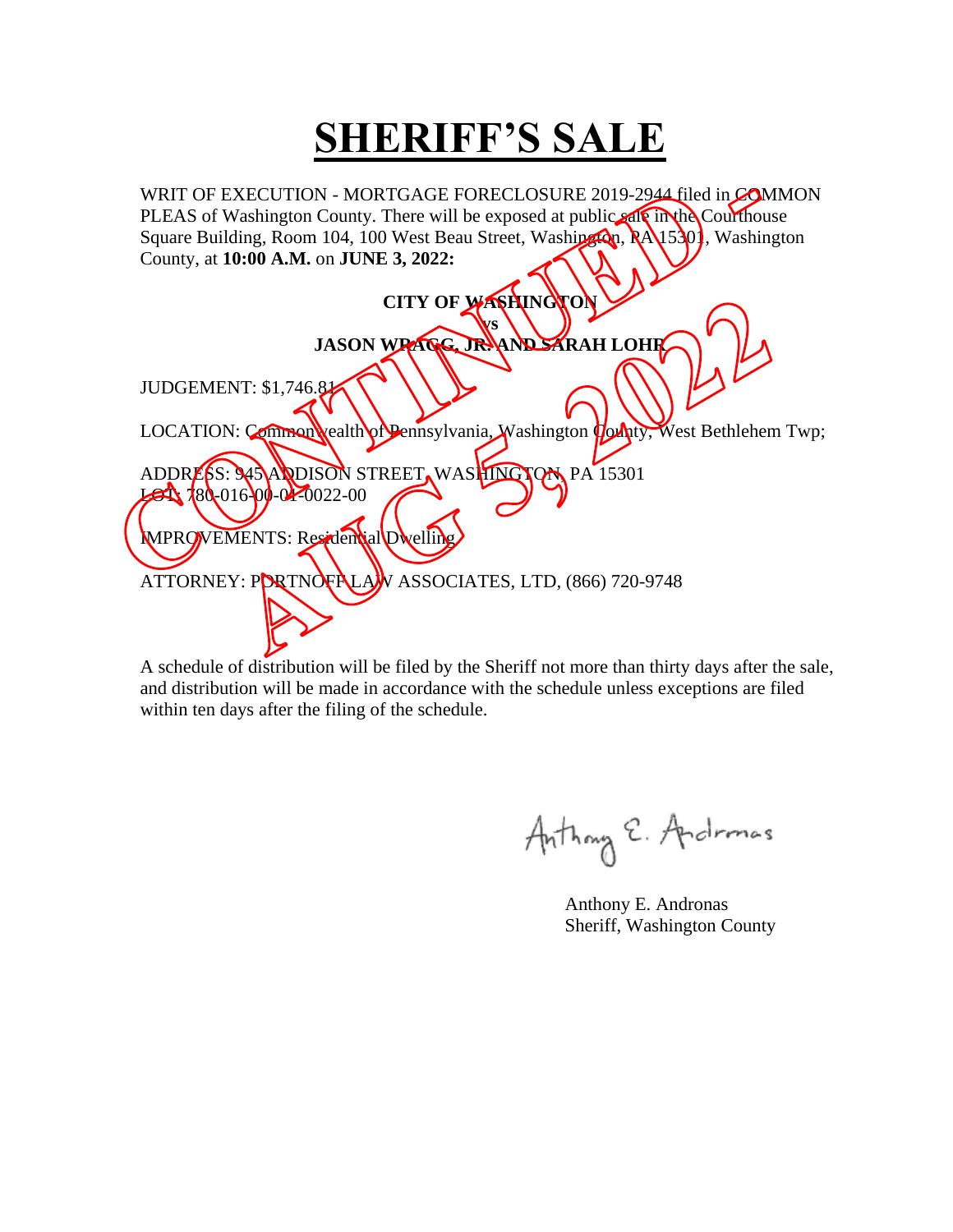WRIT OF EXECUTION - MORTGAGE FORECLOSURE 2019-3206 filed in COMMON PLEAS of Washington County. There will be exposed at public sale in the Courthouse Square Building, Room 104, 100 West Beau Street, Washington, PA 15301, Washington County, at **10:00 A.M.** on **JUNE 3, 2022:** 

#### WASHINGTON SCHOOL **DISTRICT vs FERMAR INC.** JUDGEMENT: \$3,984.03

LOCATION: Commonwealth of Pennsylvania, Washington County, City of Washington;

ADDRESS: 27 S COLLEGE STREET, WASHINGTON, PA 15301 LOT: 740-001-00-01-0006-00

IMPROVEMENTS: Residential Dwelling

ATTORNEY: PORTNOFF LAW ASSOCIATES, LTD, (866) 720-9748

Anthony E. Andromas

 Anthony E. Andronas Sheriff, Washington County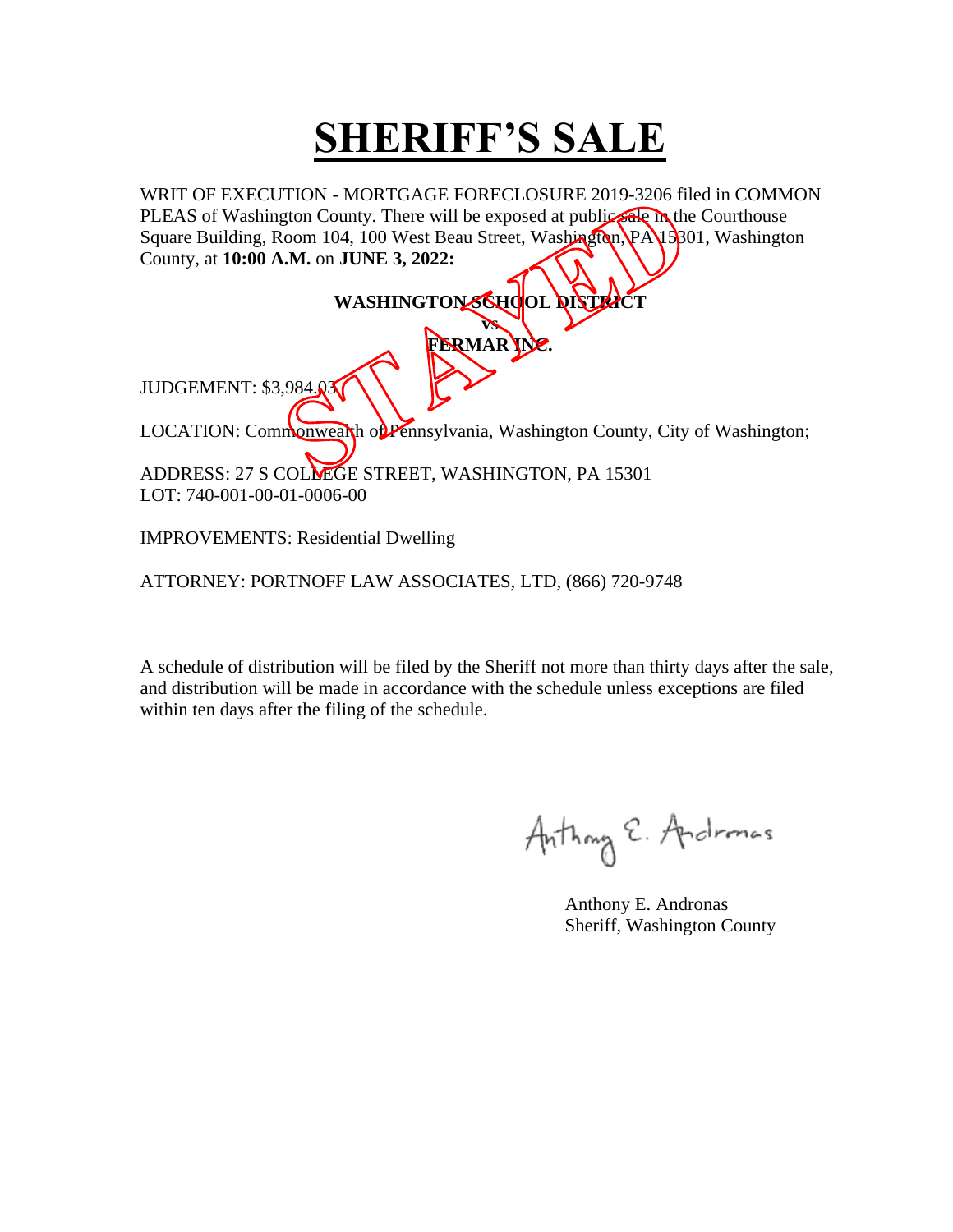WRIT OF EXECUTION - MORTGAGE FORECLOSURE 2016-3335 filed in COMMON PLEAS of Washington County. There will be exposed at public sale in the Courthouse Square Building, Room 104, 100 West Beau Street, Washington, RA 15301, Washington County, at **10:00 A.M.** on **JUNE 3, 2022:**  

|                                                                                 | CITY OF WASHINGTON    |
|---------------------------------------------------------------------------------|-----------------------|
|                                                                                 | VS                    |
|                                                                                 | <b>AMES D.PITCOCK</b> |
| JUDGEMENT: \$1,537.12                                                           |                       |
| LOCATION: Common vealth of Pennsylvania, Washington County, City of Washington; |                       |
| ADDRESS: 313 TRIRD STREET, WASHINGTON, PA 15301                                 |                       |
| $770-006-00-02-0015-00$                                                         |                       |
| MPROVEMENTS: Residential Dwelling                                               |                       |
| ATTORNEY: PORTNOFILAJN ASSOCIATES, LTD, (866) 720-9748                          |                       |
|                                                                                 |                       |
|                                                                                 |                       |

Anthony E. Andromas

 Anthony E. Andronas Sheriff, Washington County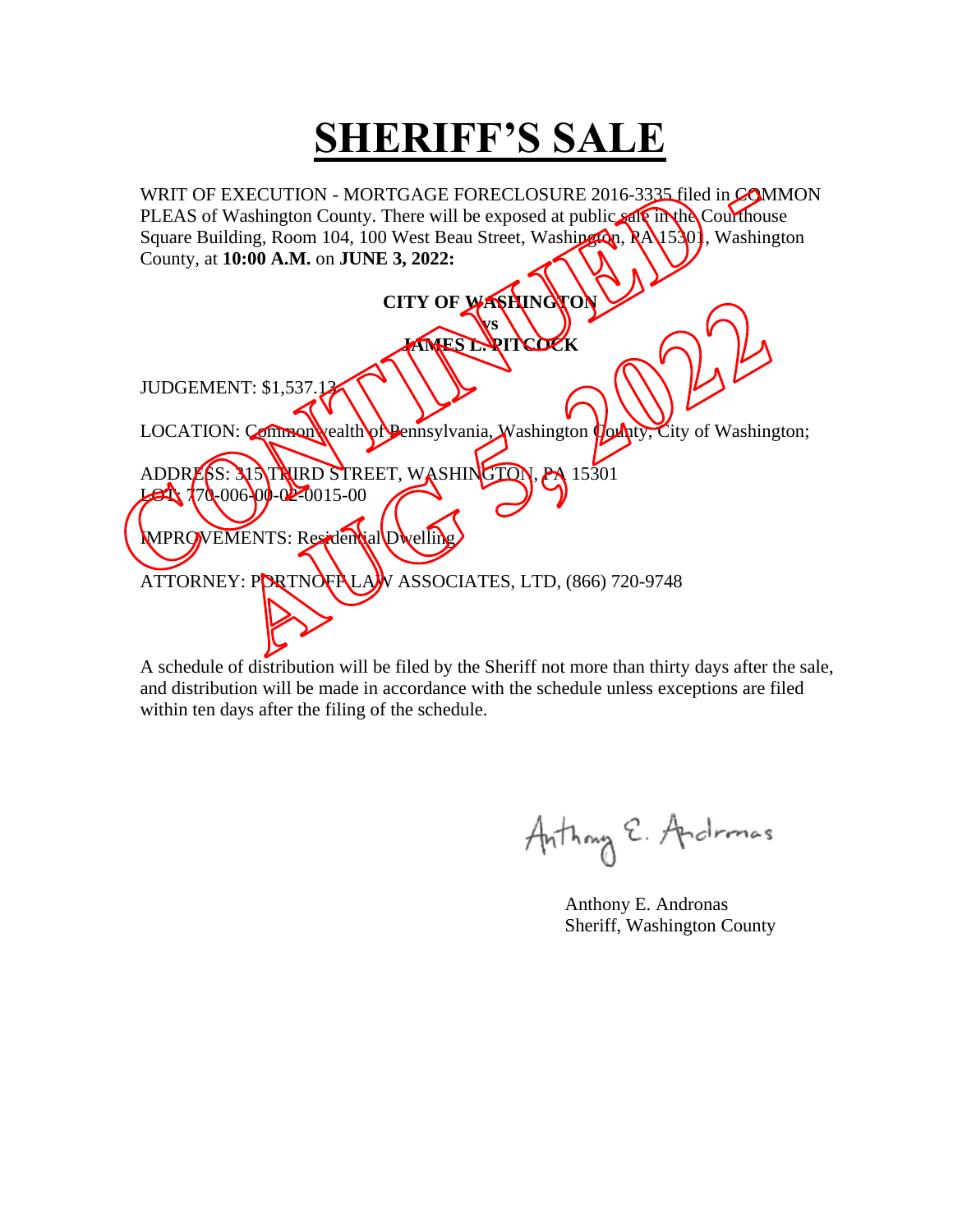WRIT OF EXECUTION - MORTGAGE FORECLOSURE 2019-3371 filed in COMMON PLEAS of Washington County. There will be exposed at public sale in the Courthouse Square Building, Room 104, 100 West Beau Street, Washington, RA 15301, Washington County, at **10:00 A.M.** on **JUNE 3, 2022:**   $\lambda$ 

| CITY OF WASHINGTON                                                              |
|---------------------------------------------------------------------------------|
| VS<br>MISLVINI, COLE                                                            |
| JUDGEMENT: \$1,808.19                                                           |
| LOCATION: Common wealth of Pennsylvania, Washington County, City of Washington; |
| ADDRESS: N <sub>26</sub> ARUCE STREET, WASHINGTON, RA 15301                     |
| $70-020$ }-00-05-0012-00                                                        |
| MPROVEMENTS: Residential Dwelling                                               |
| ATTORNEY: PORTNOFILAJN ASSOCIATES, LTD, (866) 720-9748                          |
|                                                                                 |
|                                                                                 |

Anthony E. Andromas

 Anthony E. Andronas Sheriff, Washington County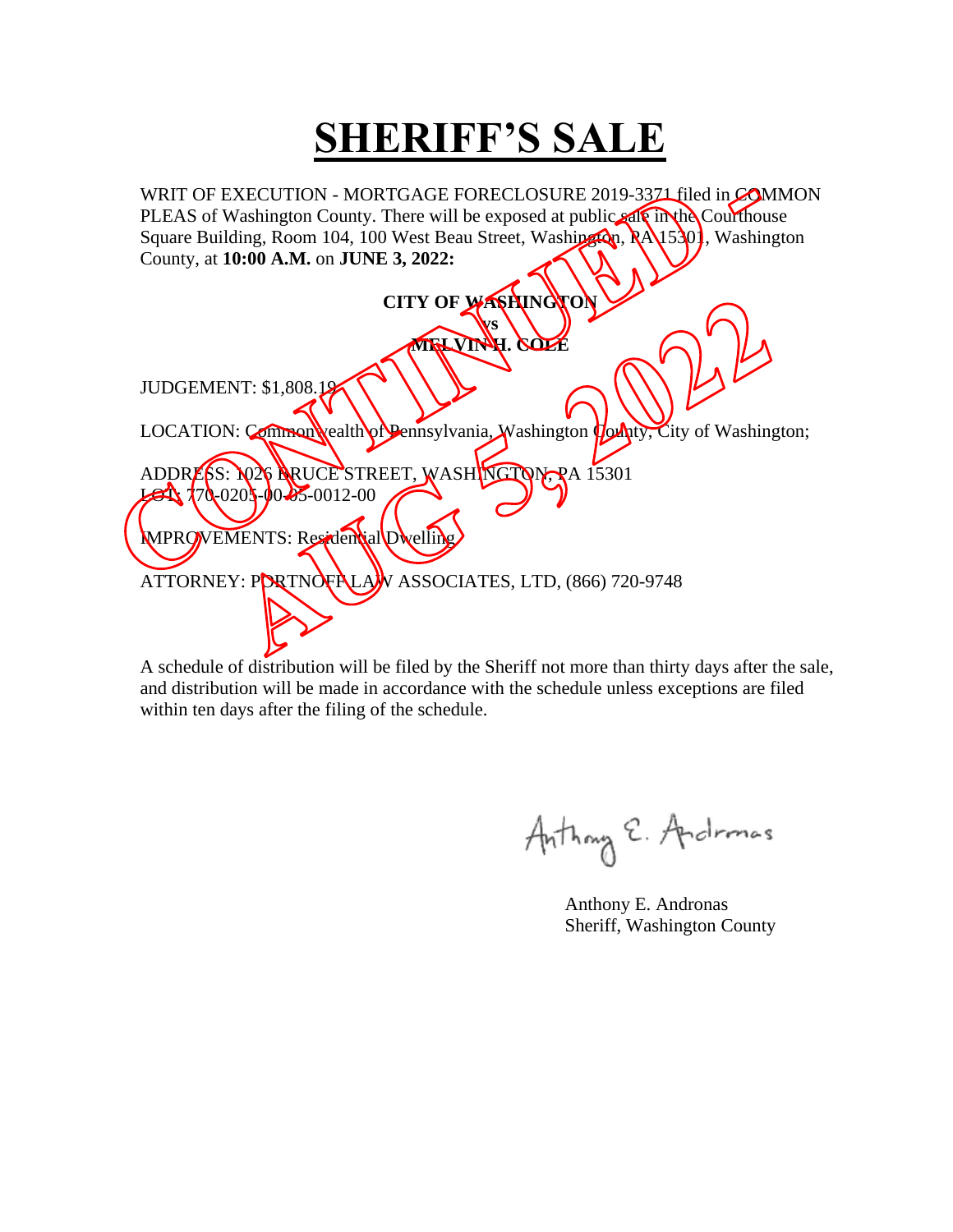WRIT OF EXECUTION - MORTGAGE FORECLOSURE 2016-3413 filed in COMMON PLEAS of Washington County. There will be exposed at public sale in the Courthouse Square Building, Room 104, 100 West Beau Street, Washington, PA 15301, Washington County, at **10:00 A.M.** on **JUNE 3, 2022:** 

> WASHINGTON SCHOOL DISTRICT **vs**

**SHONNON PASCHAL AND SHEREE PASCHAL**

**JUDGEMENT: \$3,252.80** 

LOCATION: Commonwealth of Pennsylvania, Washington County, City of Washington;

ADDRESS: 1146 BRUCE STREET, WASHINGTON, PA 15301 LOT: 770-031-00-05-0011-00 & 770-031-00-05-0012-00 (2)

IMPROVEMENTS: Residential Dwelling + ONE EMPTY LOT

ATTORNEY: PORTNOFF LAW ASSOCIATES, LTD, (866) 720-9748

Anthony E. Andromas

 Anthony E. Andronas Sheriff, Washington County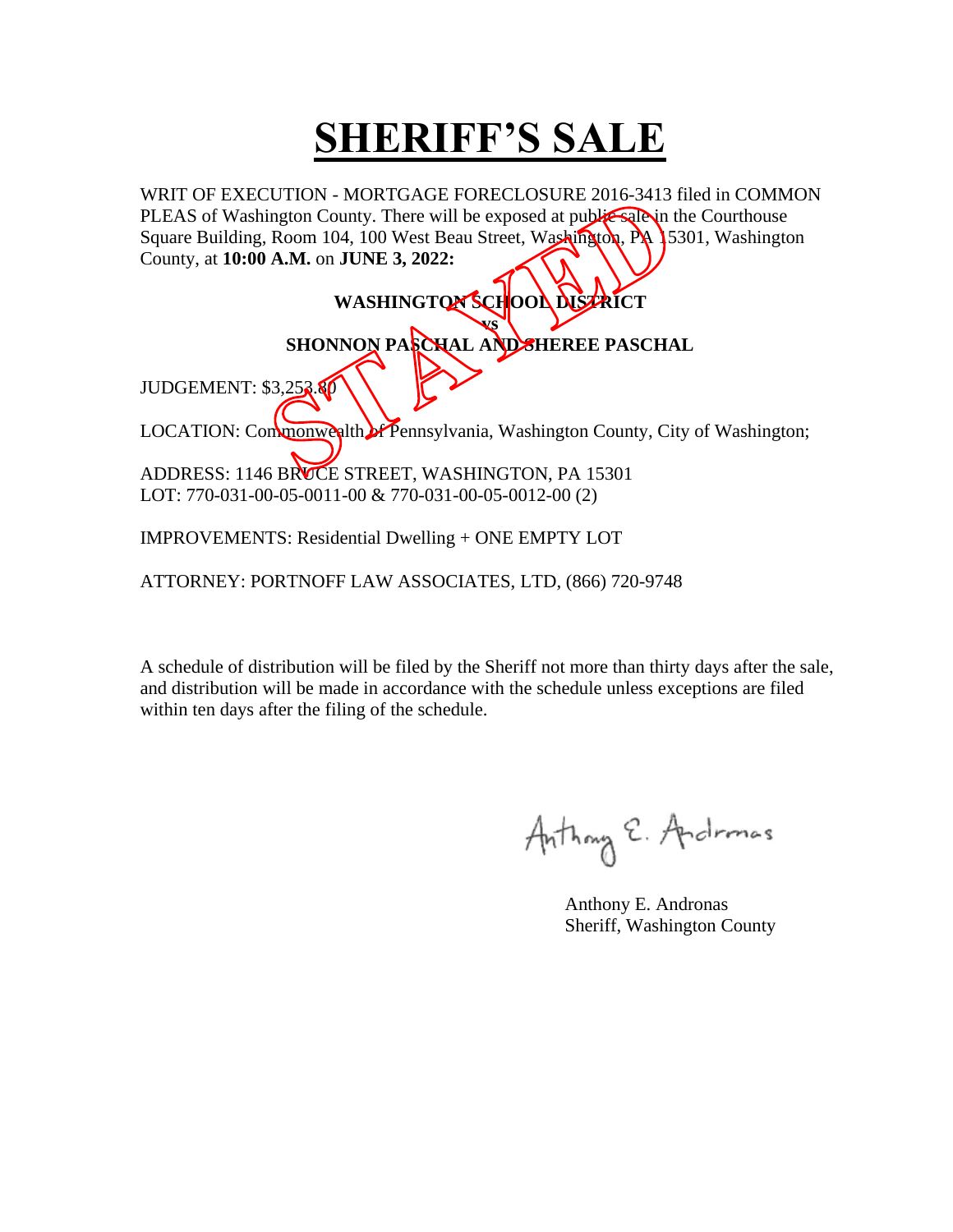WRIT OF EXECUTION - MORTGAGE FORECLOSURE 2018-3487 filed in COMMON PLEAS of Washington County. There will be exposed at public sale in the Courthouse Square Building, Room 104, 100 West Beau Street, Washington, RA 15301, Washington County, at **10:00 A.M.** on **JUNE 3, 2022:** 

| WASHINGTON SCHOOL DISTRECT                                                      |
|---------------------------------------------------------------------------------|
| VS                                                                              |
| BRAD A MINIS AND LESLIE P. MIMS                                                 |
| JUDGEMENT: \$1,893.59                                                           |
| LOCATION: Common vealth of Pennsylvania, Washington Hothty, City of Washington; |
| ADDRESS: & SANDISON STREET, WASHINGTON PA 15301<br>$780 - 011 - 00 - 020 - 00$  |
| MPROVEMENTS: Residential Dwelling                                               |
| ATTORNEY: PORTNOFPLAN ASSOCIATES, LTD, (866) 720-9748                           |
|                                                                                 |

Anthony E. Andromas

 Anthony E. Andronas Sheriff, Washington County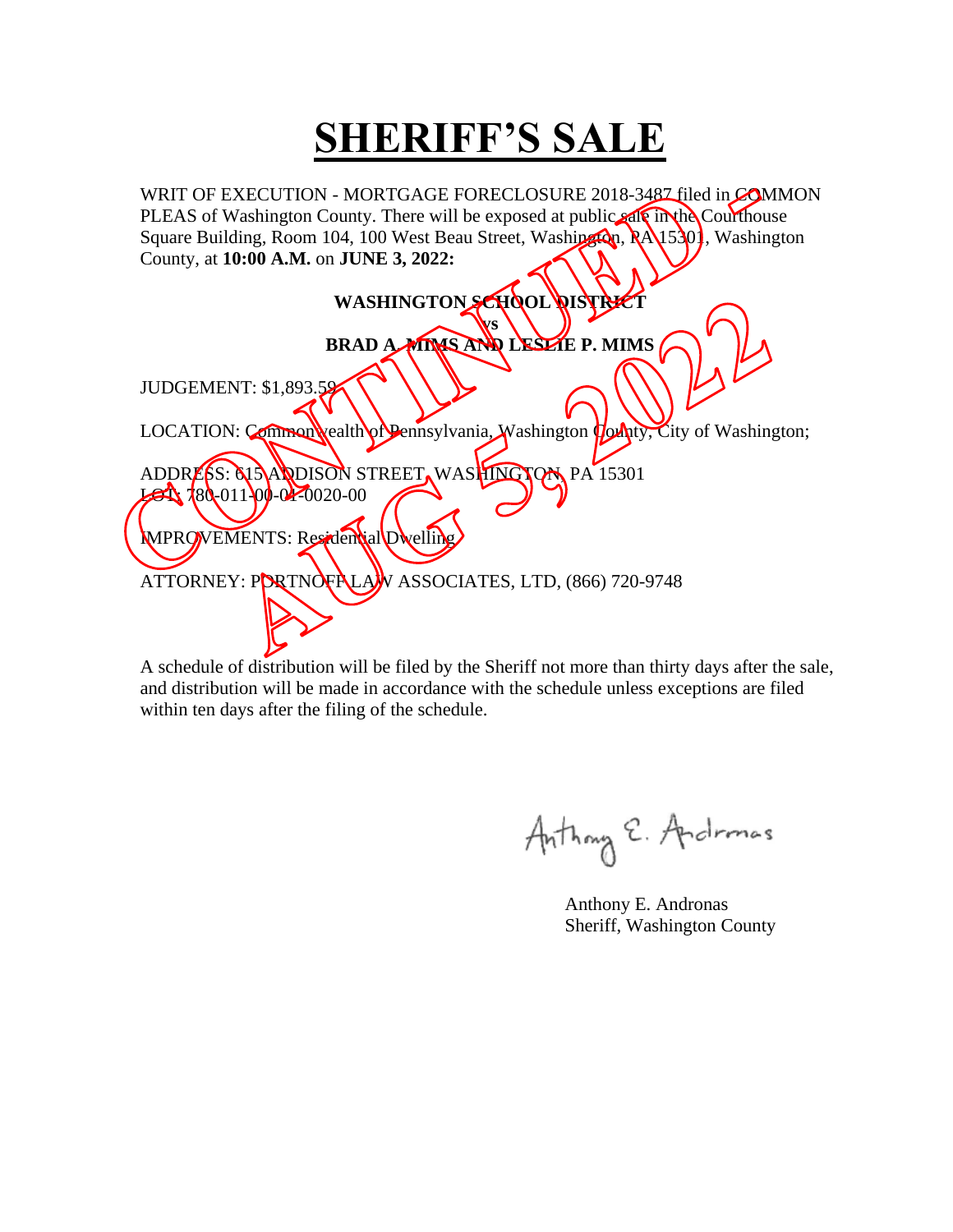WRIT OF EXECUTION - MORTGAGE FORECLOSURE 2014-3669 filed in COMMON PLEAS of Washington County. There will be exposed at public sale in the Courthouse Square Building, Room 104, 100 West Beau Street, Washington, RA 15301, Washington County, at **10:00 A.M.** on **JUNE 3, 2022:** 

| WASHINGTON SCHOOL DISTRET                                                       |
|---------------------------------------------------------------------------------|
| VS                                                                              |
| JAMES P. TRAGONE AND LOTS M. TRAGONE                                            |
| JUDGEMENT: \$3,550.02                                                           |
| LOCATION: Common wealth of Pennsylvania, Washington County, City of Washington; |
| ADDRESS: MACHESON AVENUE WASHINGTON PA 15301<br>$750-007-00-02-0005-00$         |
|                                                                                 |
| MPROVEMENTS: Residential Dwelling                                               |
| ATTORNEY: PORTNOFPLAW ASSOCIATES, LTD, (866) 720-9748                           |
|                                                                                 |
|                                                                                 |
|                                                                                 |

Anthony E. Andromas

 Anthony E. Andronas Sheriff, Washington County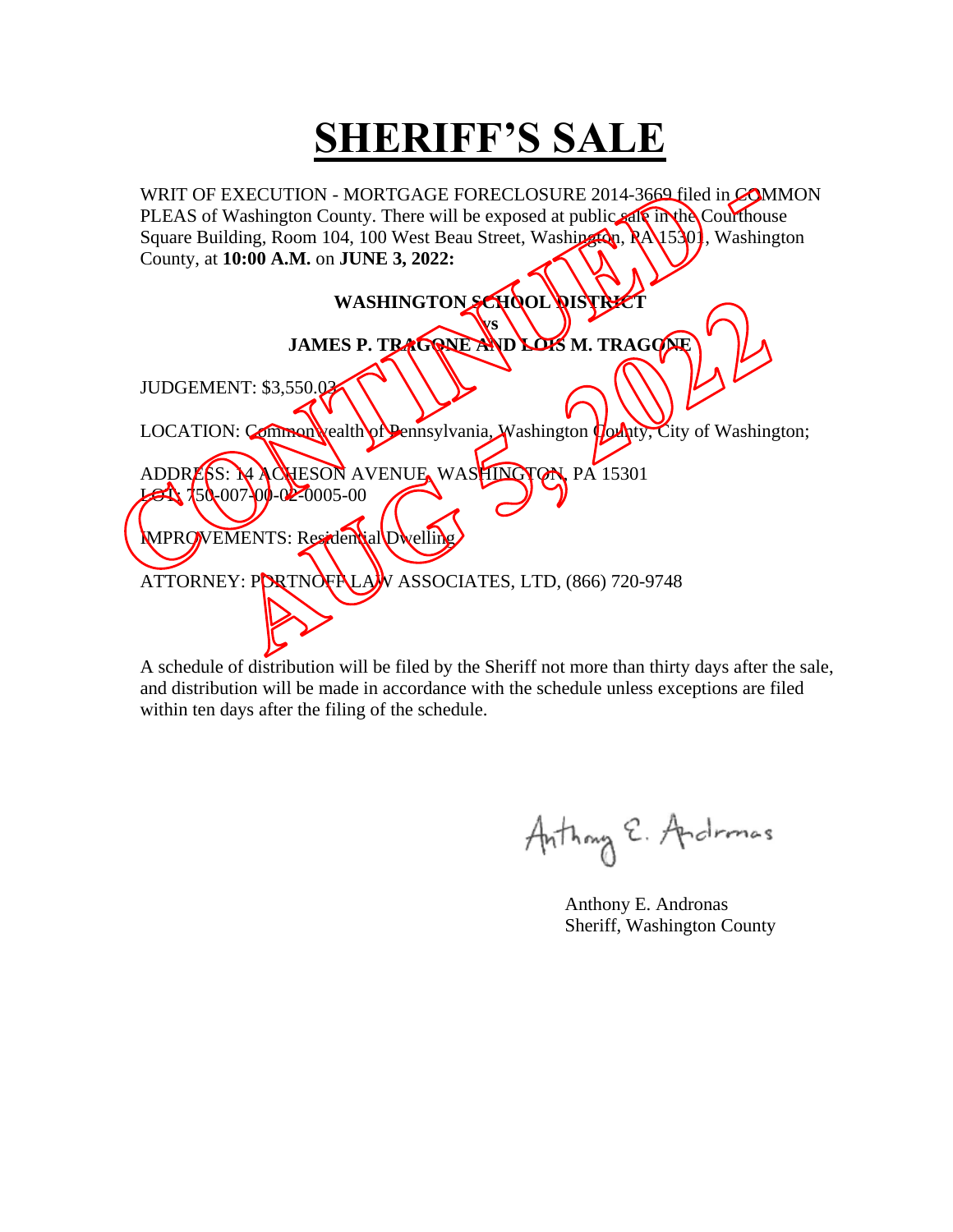WRIT OF EXECUTION - MORTGAGE FORECLOSURE 2016-3673 filed in COMMON PLEAS of Washington County. There will be exposed at public sale in the Courthouse Square Building, Room 104, 100 West Beau Street, Washington, RA 15301, Washington County, at **10:00 A.M.** on **JUNE 3, 2022:** 

| CITY OF WASHINGTON                                                             |  |
|--------------------------------------------------------------------------------|--|
| VS                                                                             |  |
| WILLIAM T. WOODS AND SAMENTHA JO WOODS                                         |  |
| JUDGEMENT: \$1,491.4                                                           |  |
| LOCATION: Common wealth of Pennsylvania, Washington County City of Washington; |  |
| ADDRESS: NOW SUMMERLEA AVENUE, VASHINGTON, PA 15301                            |  |
| $70-025-00-04-0004-00$                                                         |  |
| MPROVEMENTS: Residential Dwelling                                              |  |
| ATTORNEY: PORTNOFF LAW ASSOCIATES, LTD, (866) 720-9748                         |  |
|                                                                                |  |
|                                                                                |  |

Anthony E. Andromas

 Anthony E. Andronas Sheriff, Washington County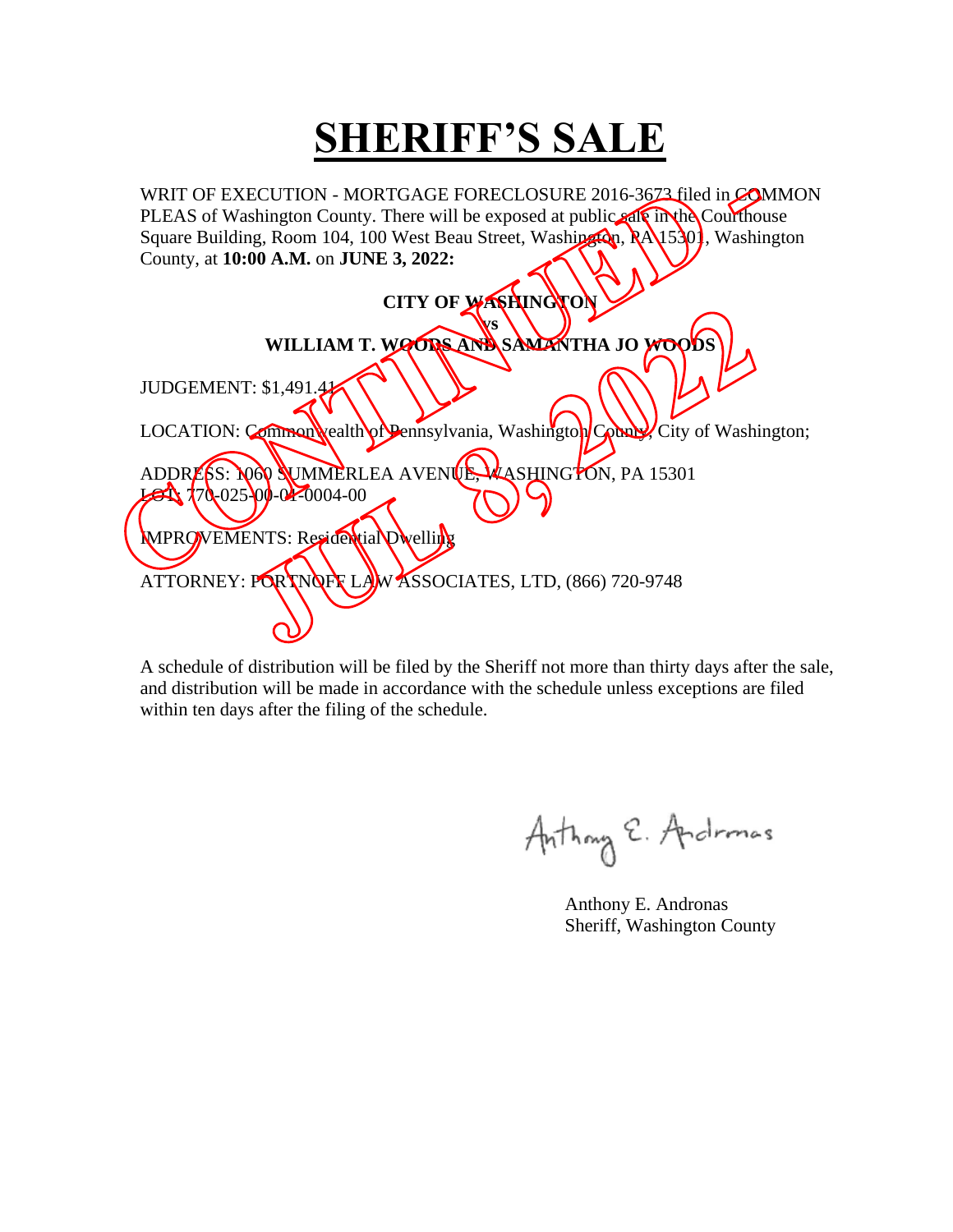WRIT OF EXECUTION - MORTGAGE FORECLOSURE 2019-3825 filed in COMMON PLEAS of Washington County. There will be exposed at public sale in the Courthouse Square Building, Room 104, 100 West Beau Street, Washington, PA 15801, Washington County, at **10:00 A.M.** on **JUNE 3, 2022:** 

**CITY OF WASHING vs EZ RENTALS, L.L.C.** JUDGEMENT: \$1,813.06 LOCATION: Commonwealth of Pennsylvania, Washington County, City of Washington; ADDRESS: 261 LOCUST AVENUE, WASHINGTON, PA 15301 LOT: 760-019-00-02-0009-00

IMPROVEMENTS: Residential Dwelling

ATTORNEY: PORTNOFF LAW ASSOCIATES, LTD, (866) 720-9748

Anthony E. Andromas

 Anthony E. Andronas Sheriff, Washington County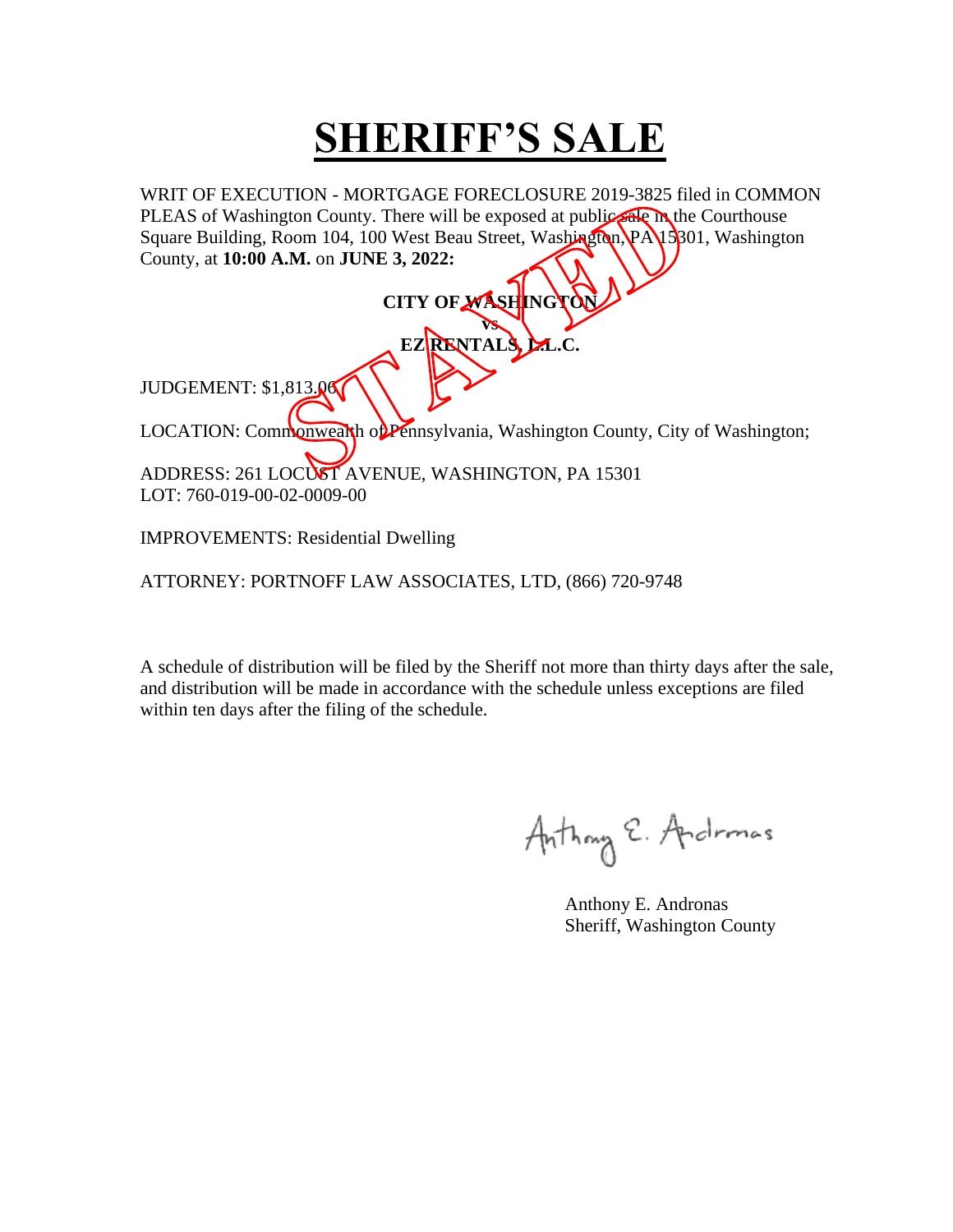WRIT OF EXECUTION - MORTGAGE FORECLOSURE 2011-4228 filed in COMMON PLEAS of Washington County. There will be exposed at public sale in the Courthouse Square Building, Room 104, 100 West Beau Street, Washington, RA 15301, Washington County, at **10:00 A.M.** on **JUNE 3, 2022:** 

| WASHINGTON SCHOOL DISTRET                                                       |
|---------------------------------------------------------------------------------|
| vs                                                                              |
| AARON S. LANKZAND AULEMN L. LANTZ                                               |
| <b>JUDGEMENT: \$2,764.88</b>                                                    |
| LOCATION: Common vealth of Pennsylvania, Washington County, City of Washington; |
| ADDRESS: <b>NIRIDGE AVENUE, WASHINGTON, PA75301</b>                             |
| $\frac{1}{160}$ 160-019-00-02-0004-00                                           |
| MPROVEMENTS: Residential Dwelling                                               |
| ATTORNEY: PORTNOFF LAW ASSOCIATES, LTD, (866) 720-9748                          |
|                                                                                 |
|                                                                                 |

Anthony E. Andromas

 Anthony E. Andronas Sheriff, Washington County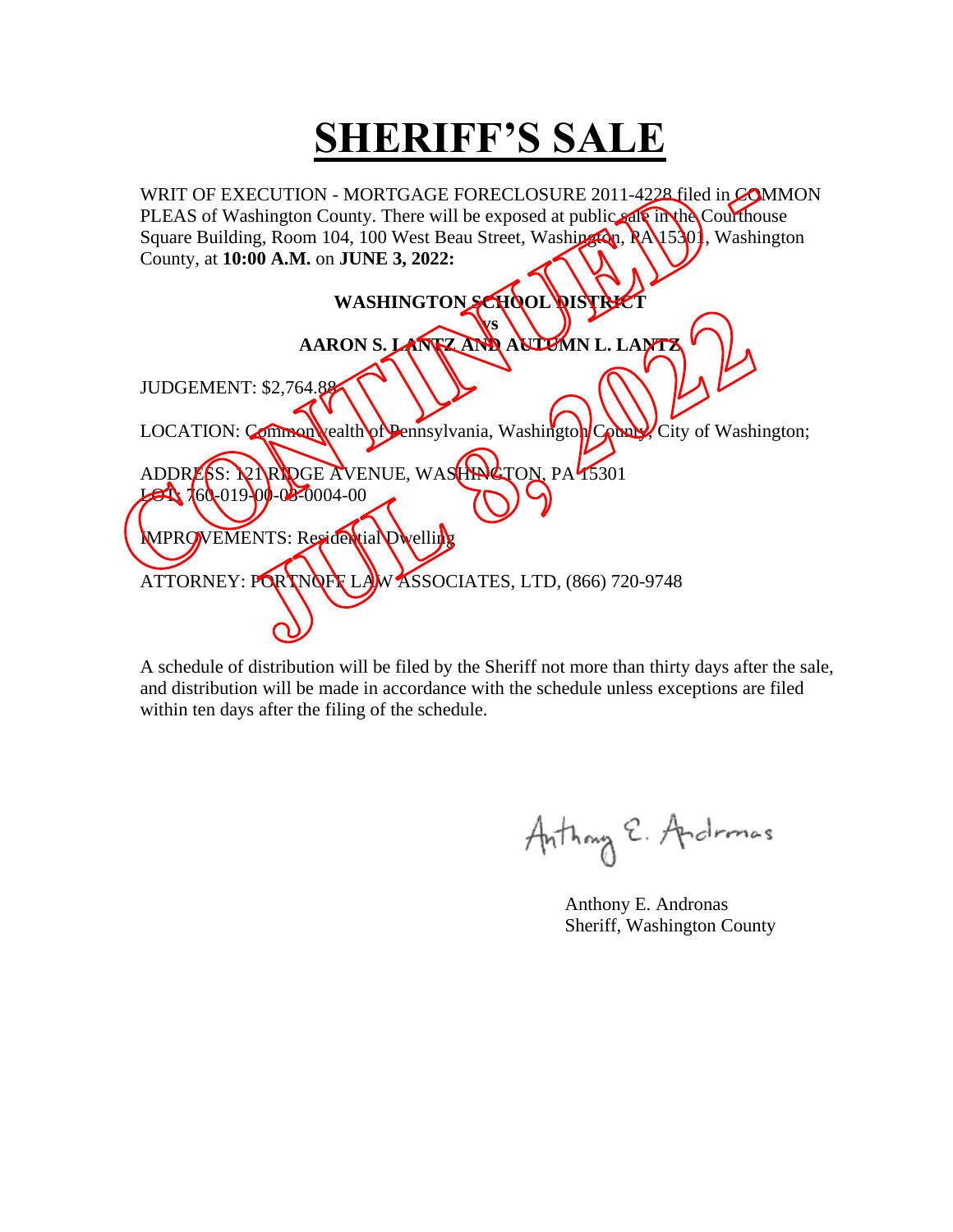WRIT OF EXECUTION - MORTGAGE FORECLOSURE 2018-4773 filed in COMMON PLEAS of Washington County. There will be exposed at public sale in the Courthouse Square Building, Room 104, 100 West Beau Street, Washington, RA 15301, Washington County, at **10:00 A.M.** on **JUNE 3, 2022:**   $\sim$  11

| LOCATION: Common vealth of Pennsylvania, Washington County, City of Washington; |
|---------------------------------------------------------------------------------|
|                                                                                 |
|                                                                                 |
|                                                                                 |
|                                                                                 |
|                                                                                 |
|                                                                                 |

Anthony E. Andromas

 Anthony E. Andronas Sheriff, Washington County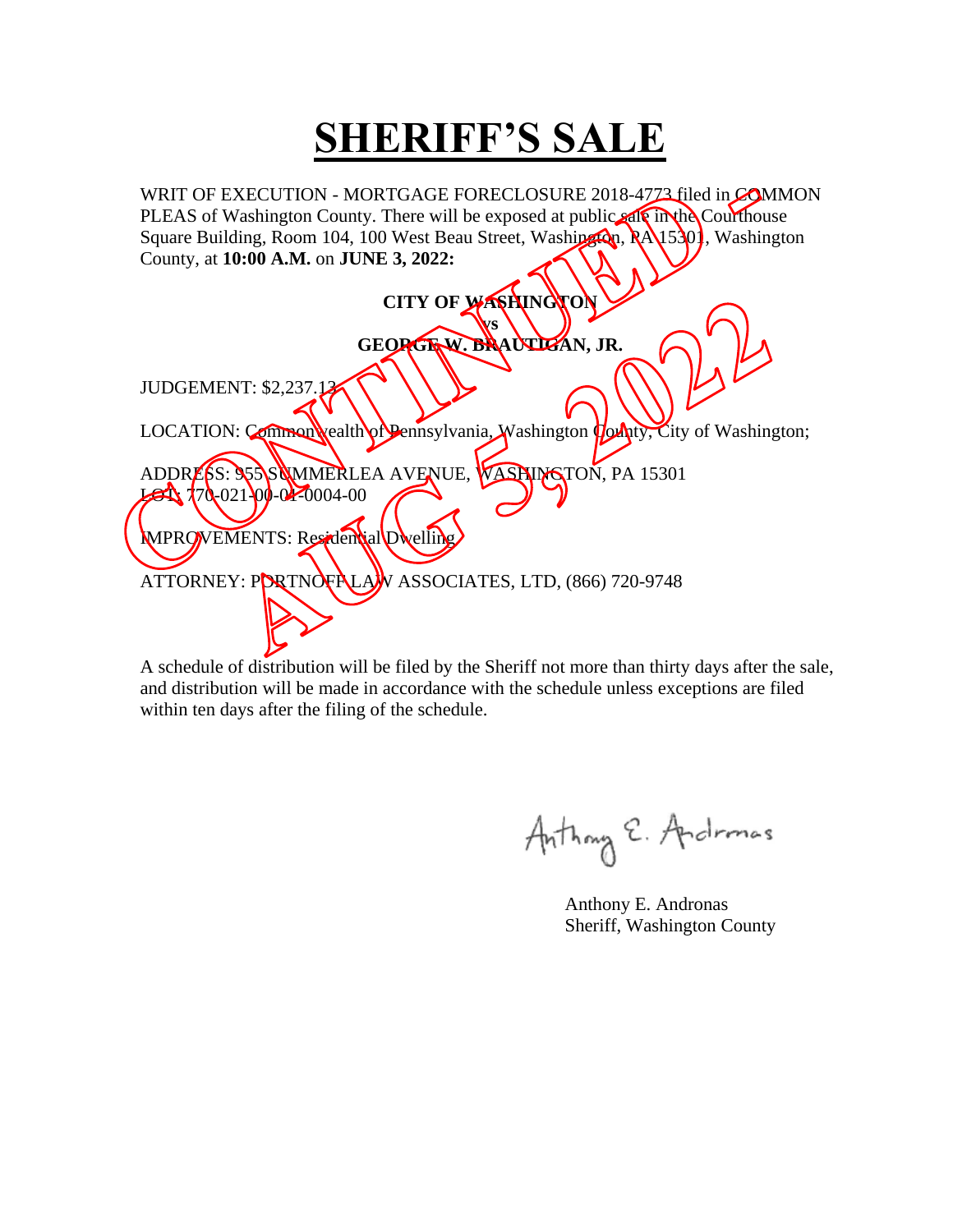WRIT OF EXECUTION - MORTGAGE FORECLOSURE 2014-5012 filed in COMMON PLEAS of Washington County. There will be exposed at public sale in the Courthouse Square Building, Room 104, 100 West Beau Street, Washington, RA 15301, Washington County, at **10:00 A.M.** on **JUNE 3, 2022:**   $\sim$  11

| WASHINGTON SCHOOL DISTRET                                                           |
|-------------------------------------------------------------------------------------|
| 7S                                                                                  |
| DANIEL SARKE AND JAME M. PRICE                                                      |
|                                                                                     |
| JUDGEMENT: \$2,770.27                                                               |
| LOCATION: Common vealth of Pennsylvania, Washington <i>Hounty</i> , East Washington |
| Borough:                                                                            |
| <b>EDRESS: 252-2527/2 NORTH AVENUE, WASHINGTON, PA 15301</b>                        |
| $LOT: 290-009-00-04-0022-00$                                                        |
| <b>IMPROVEMENTS: Residential Dwelling</b>                                           |
|                                                                                     |
| ATTORNEY: PORTNOFFLAW ASSOCIATES, LTD, (866) 720-9748                               |
|                                                                                     |
|                                                                                     |

Anthony E. Andronas

 Anthony E. Andronas Sheriff, Washington County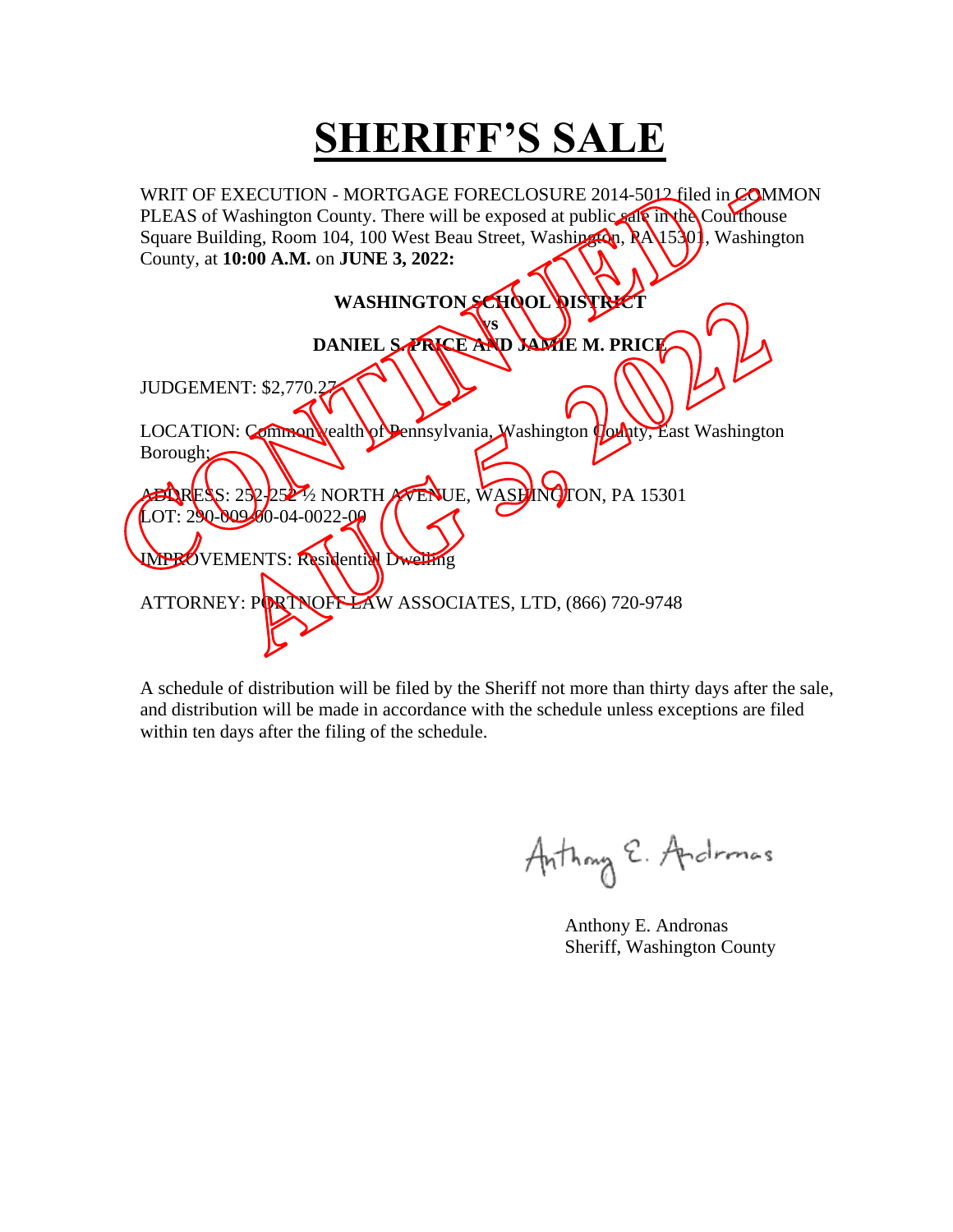WRIT OF EXECUTION - MORTGAGE FORECLOSURE 2021-5828 filed in COMMON PLEAS of Washington County. There will be exposed at public sale in the Courthouse Square Building, Room 104, 100 West Beau Street, Washington, PA 15301, Washington County, at **10:00 A.M.** on **JUNE 3, 2022:** 

#### **THE HUNTINGTON NATIONAL BANK vs MICHAEL D. MCNEELY**

JUDGEMENT: \$14,211.37

LOCATION: Commonwealth of Pennsylvania, Washington County, Jefferson Township;

ADDRESS: 61 BETHEL RIDGE ROAD, AVELLA, PA 15312 LOT: 380-015-00-00-0021-00

IMPROVEMENTS: Residential Dwelling

ATTORNEY: MANLEY DEAS KOCHALSKI LLC, (614) 220-5611

Anthony E. Andromas

 Anthony E. Andronas Sheriff, Washington County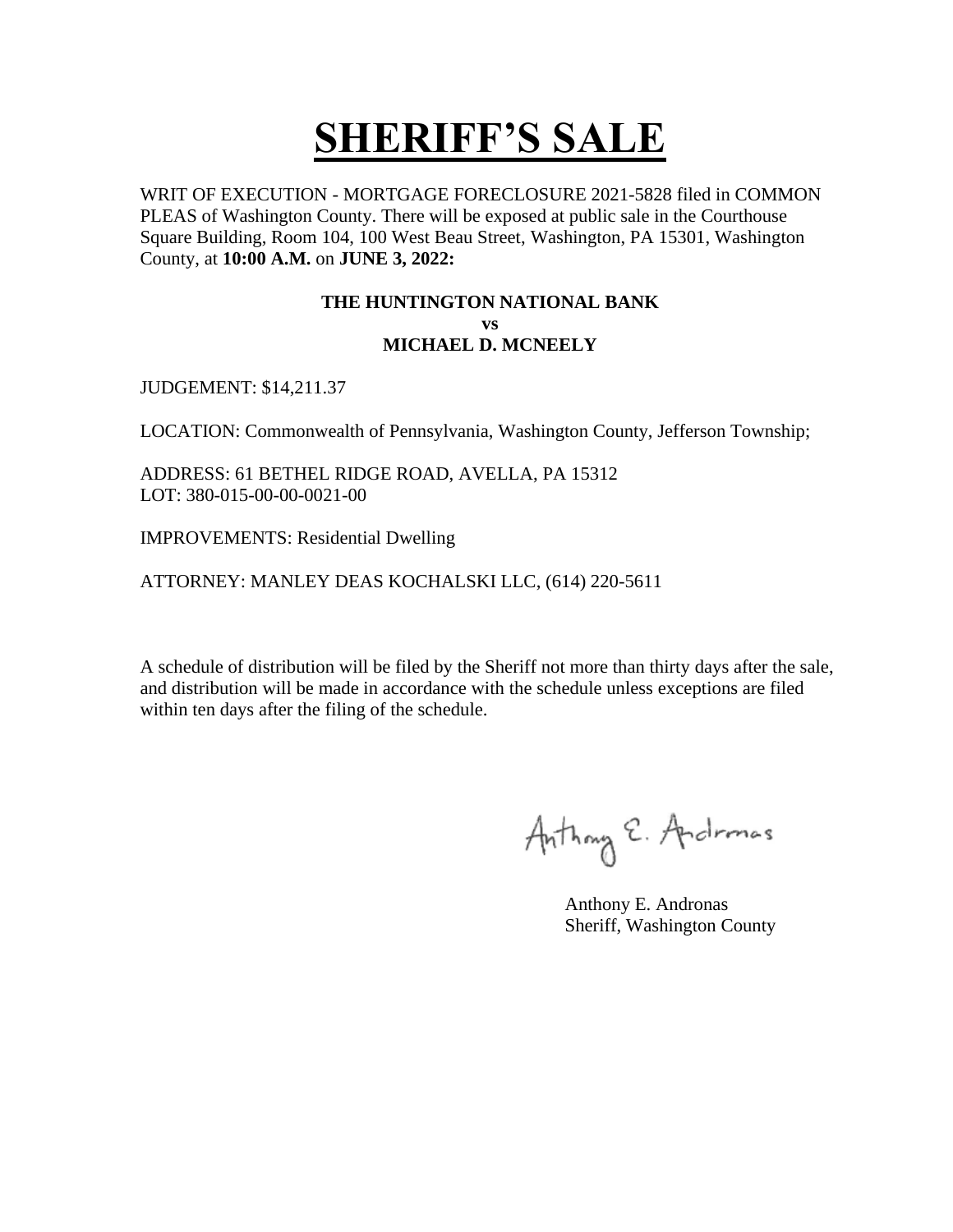WRIT OF EXECUTION - MORTGAGE FORECLOSURE 2020-5879 filed in COMMON PLEAS of Washington County. There will be exposed at public sale in the Courthouse Square Building, Room 104, 100 West Beau Street, Washington, PA 15301, Washington County, at **10:00 A.M.** on **JUNE 3, 2022:** 

#### **WILMINGTON SAVINGS FUND SOCIETY, FSB, As Trustee of Stanwich Mortgage Loan Trust F**

**vs**

#### **UNKNOWN HEIRS FROM OR UNDER HOLLY E. WINTERS, DECEASED, DOMINIC WINTERS, Known Heir of Holly E. Winters, Deceased and BRIANA WINTERS, Known Heir of Holly E. Winters, Deceased**

JUDGEMENT: \$84,904.08

LOCATION: Commonwealth of Pennsylvania, Washington County, City of Monongahela;

ADDRESS: 109 THIRD AVENUE, MONONGAHELA, PA 15063 LOT:

IMPROVEMENTS: Residential Dwelling

ATTORNEY: HILL WALLACK LLP, (215) 579-7700

Anthony E. Andromas

 Anthony E. Andronas Sheriff, Washington County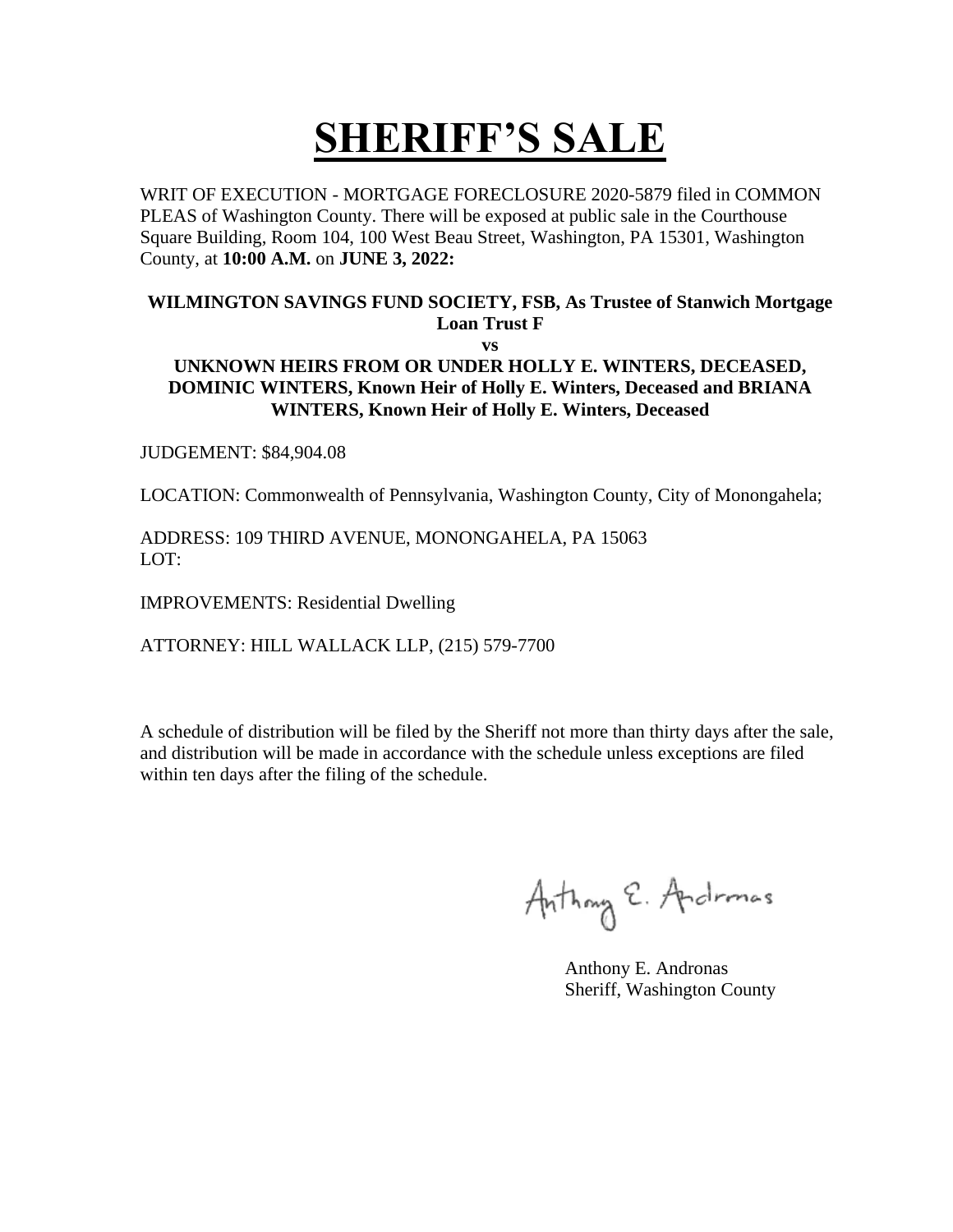WRIT OF EXECUTION - MORTGAGE FORECLOSURE 2012-5993 filed in COMMON PLEAS of Washington County. There will be exposed at public sale in the Courthouse Square Building, Room 104, 100 West Beau Street, Washington, RA 15301, Washington County, at **10:00 A.M.** on **JUNE 3, 2022:**   $\sim$  11

| WASHINGTON SCHOOL DISTRECT                                                      |
|---------------------------------------------------------------------------------|
| VS<br><b>EDNSE WASTRIKE</b>                                                     |
| JUDGEMENT: \$3,227.88                                                           |
| LOCATION: Common wealth of Pennsylvania, Washington County, City of Washington; |
| ADDRESS: N9 SARUB ALLEY, WASHINGTON, PA 15301                                   |
| $20-008-00-02-0017-00$                                                          |
| MPROVEMENTS: Residential Dwelling                                               |
| ATTORNEY: PORTNOFPLAN ASSOCIATES, LTD, (866) 720-9748                           |
|                                                                                 |
|                                                                                 |

Anthony E. Andromas

 Anthony E. Andronas Sheriff, Washington County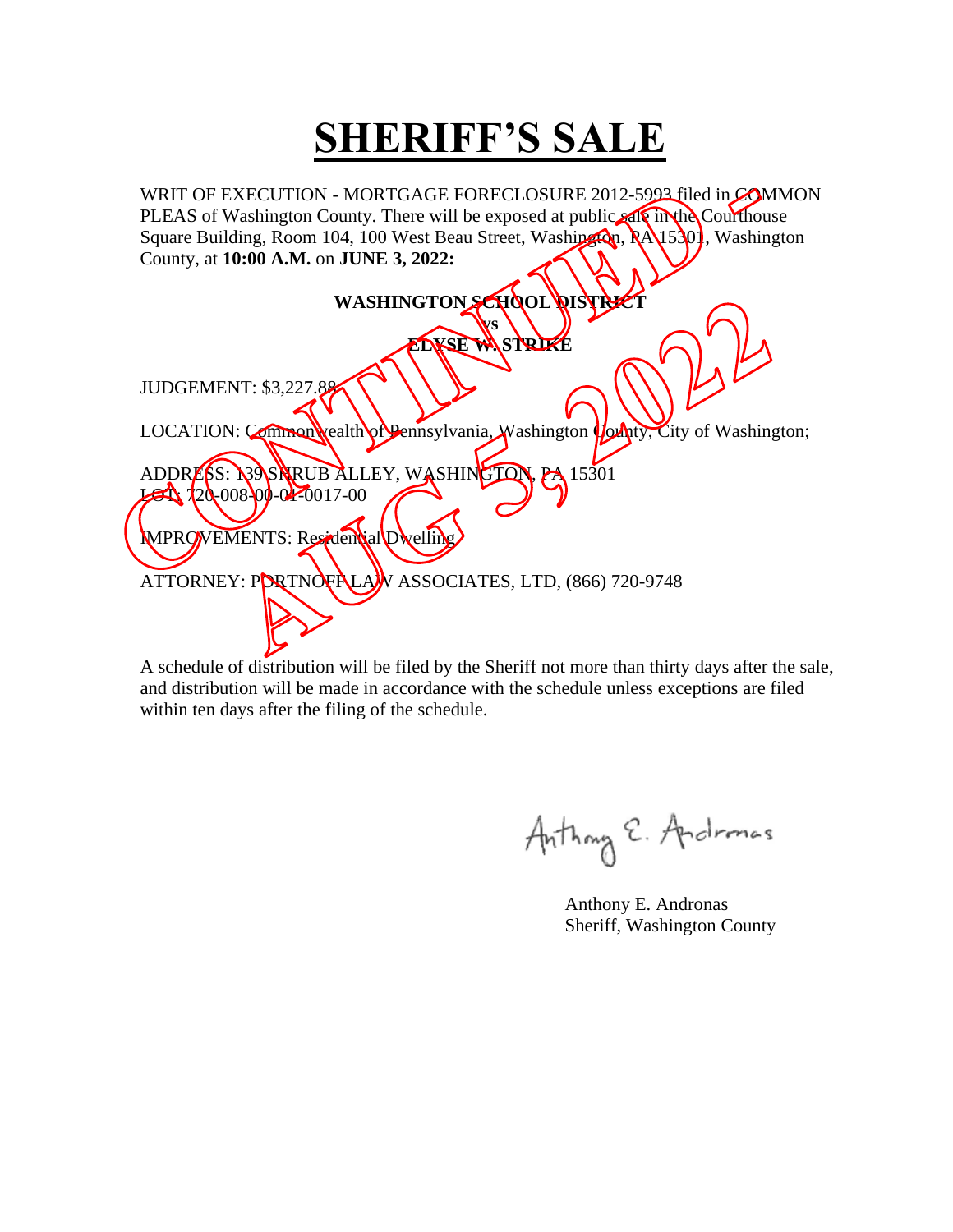WRIT OF EXECUTION - MORTGAGE FORECLOSURE 2011-6634 filed in COMMON PLEAS of Washington County. There will be exposed at public sale in the Courthouse Square Building, Room 104, 100 West Beau Street, Washington, PA 15301, Washington County, at **10:00 A.M.** on **JUNE 3, 2022:** 

| WASHINGTON SCHOOL DISTRICT                                                    |
|-------------------------------------------------------------------------------|
| <b>DONNA JALSWE</b>                                                           |
| JUDGEMENT: \$11,000 46                                                        |
| LOCATION: Convincing the Pennsylvania, Washington County, City of Washington; |
| ADDRESS: 59 BURYON AVENUE, WASHINGTON, PA 15301<br>LOT: 730-008-00-01-0026-00 |

IMPROVEMENTS: Residential Dwelling

ATTORNEY: PORTNOFF LAW ASSOCIATES, LTD, (866) 720-9748

Anthony E. Andromas

 Anthony E. Andronas Sheriff, Washington County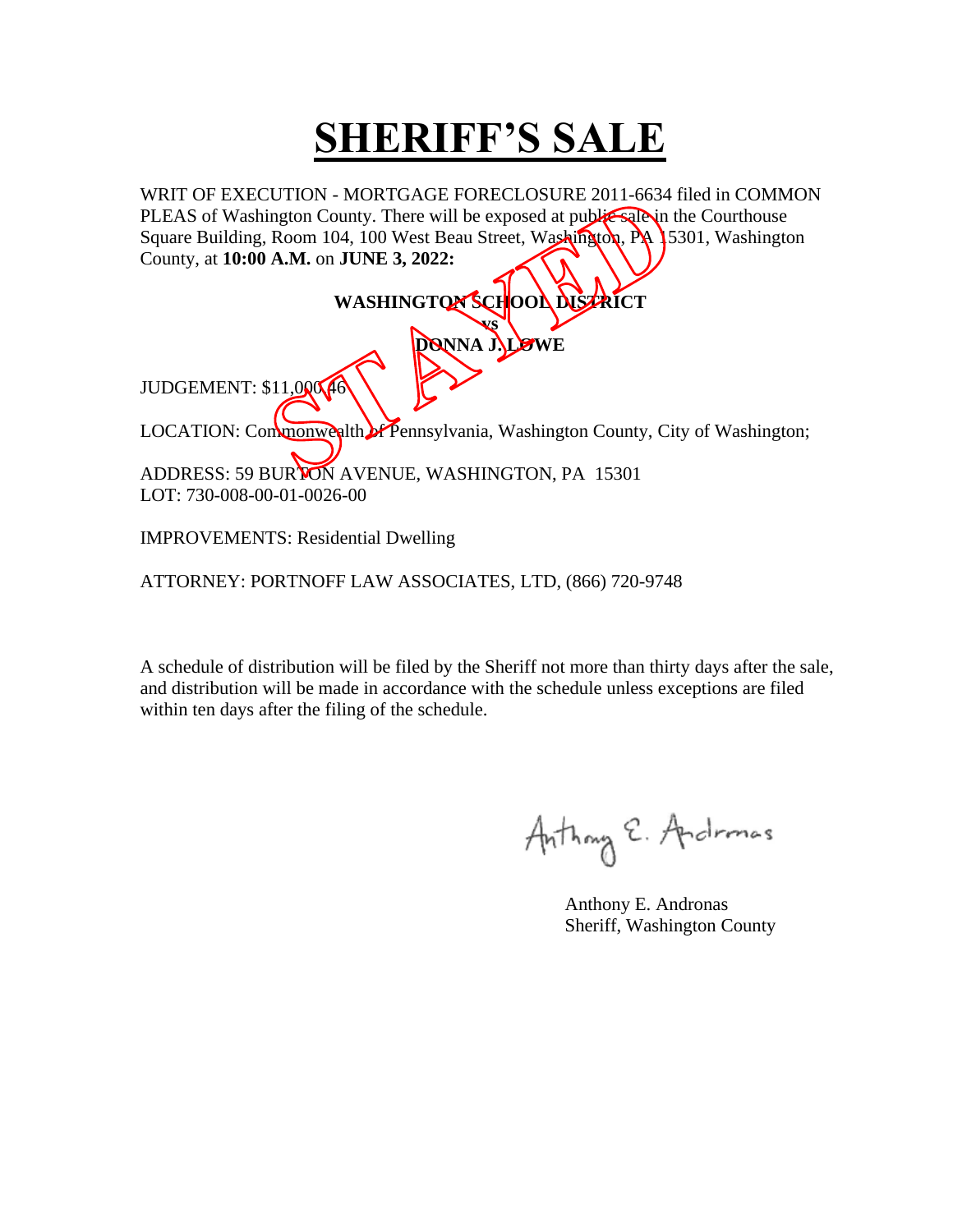WRIT OF EXECUTION - MORTGAGE FORECLOSURE 2019-6670 filed in COMMON PLEAS of Washington County. There will be exposed at public sale in the Courthouse Square Building, Room 104, 100 West Beau Street, Washington, RA 15301, Washington County, at **10:00 A.M.** on **JUNE 3, 2022:** 

| CALIBER HOME LOANS INC                                                                    |
|-------------------------------------------------------------------------------------------|
| KELTON ANDERSON A KAKEL YONU ZNDERSON AND BELINDA<br><b>ANDERSON</b>                      |
| JUDGEMENT: \$347,41.69                                                                    |
| LOCATION: Commonwealth of Pennsylvania Washington County, Chartiers Township;             |
| <b>ELRESS: 131 PIATT ESTATES DRIVE, WASHINGTON, PA 15301</b><br>LOT: 170-01748-00-0025-00 |
| <b>OVEMENTS: Residential Dwelling</b>                                                     |
| ATTORNEY: MANDEY DEAS KOCHALSKI LLC, (614) 220-5611                                       |

Anthony E. Andronas

 Anthony E. Andronas Sheriff, Washington County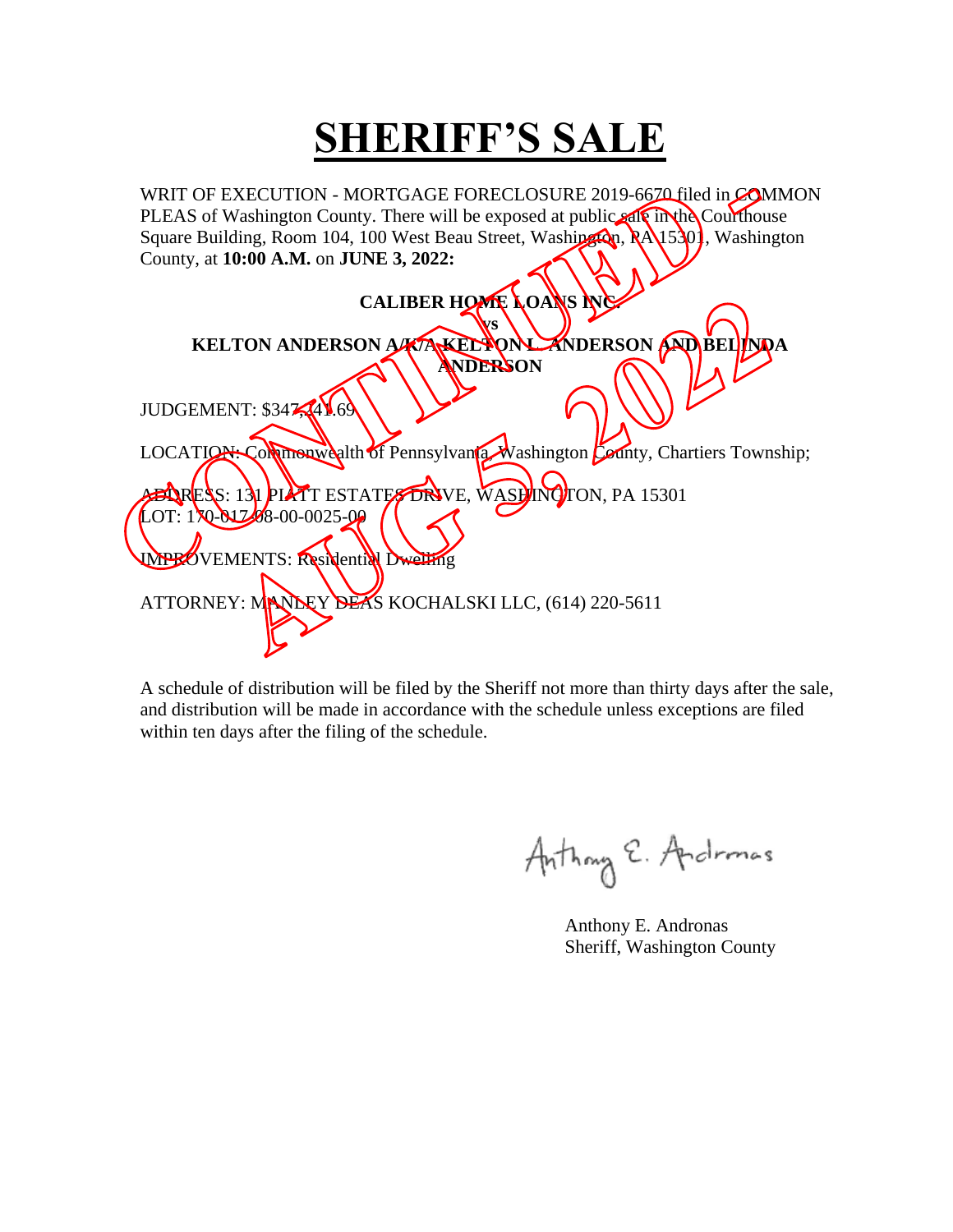WRIT OF EXECUTION - MORTGAGE FORECLOSURE 2019-7191 filed in COMMON PLEAS of Washington County. There will be exposed at public sale in the Courthouse Square Building, Room 104, 100 West Beau Street, Washington, PA 15301, Washington County, at **10:00 A.M.** on **JUNE 3, 2022:** 

#### **WILMINGTON TRUST, NA, Successor trustee to Citibank, N.A., ET AL vs BRYAN HARRIS AND YVONNE L. HARRIS**

JUDGEMENT: \$89,599.63

LOCATION: Commonwealth of Pennsylvania, Washington County, Borough of West Alexander;

ADDRESS: 155 MAIN STREET, WEST ALEXANDER, PA 15376 LOT: 230-031-00-00-0004-00 & 230-031-00-00-0003-00 (2)

IMPROVEMENTS: Residential Dwelling + EMPTY LOT

ATTORNEY: STERN & EISENBERG PC, (215) 572-8111

Anthony E. Andromas

 Anthony E. Andronas Sheriff, Washington County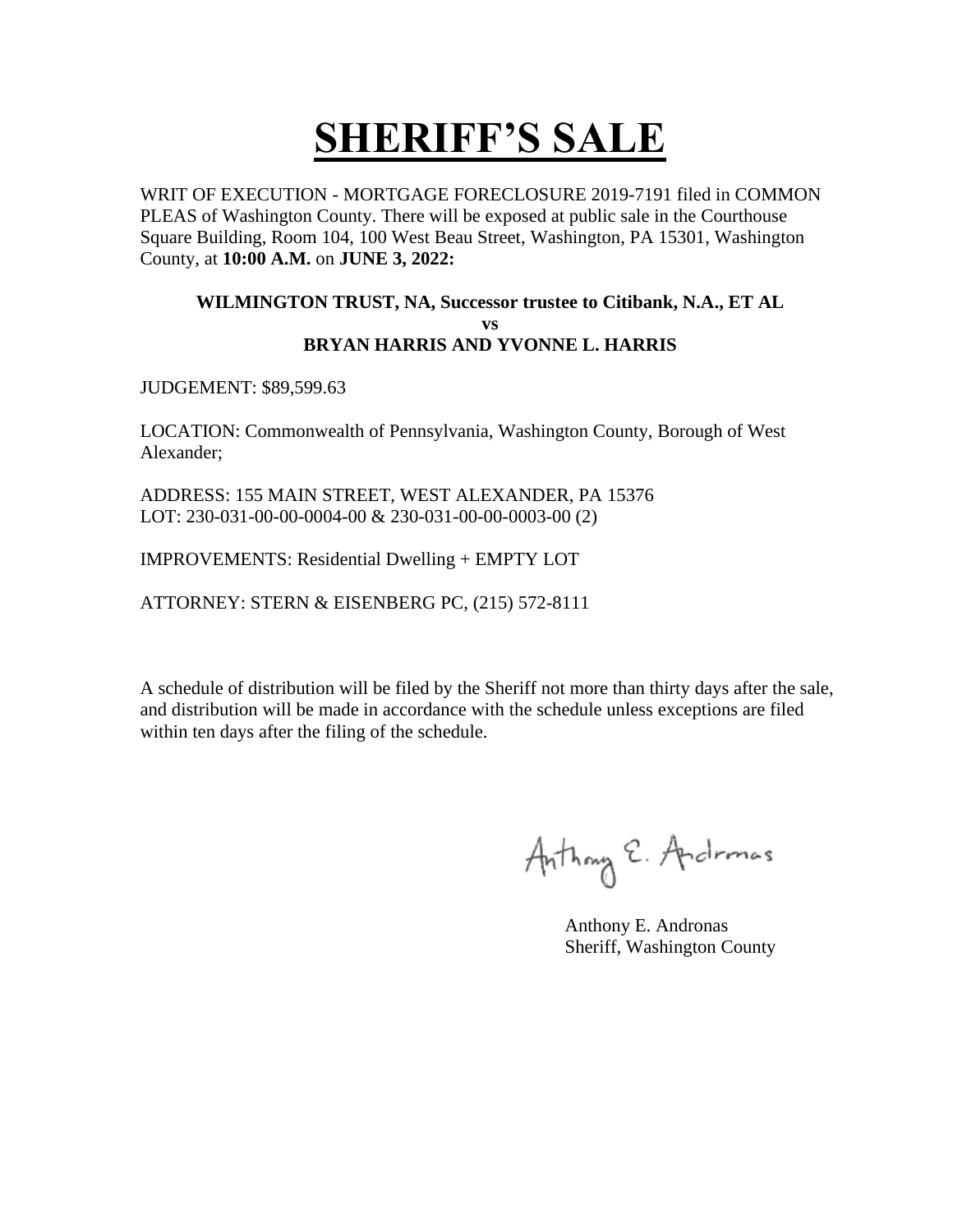WRIT OF EXECUTION - MORTGAGE FORECLOSURE 2021-7419 filed in COMMON PLEAS of Washington County. There will be exposed at public sale in the Courthouse Square Building, Room 104, 100 West Beau Street, Washington, RA 15301, Washington County, at **10:00 A.M.** on **JUNE 3, 2022:**   $\sqrt{2}$ 

| WILMINGTON SAVINGS FUND SOCIETY FSK AS Trastee of Juniper Mortgage         |
|----------------------------------------------------------------------------|
| LoanVrustA                                                                 |
|                                                                            |
|                                                                            |
| DALAT. SADOWSKI                                                            |
|                                                                            |
| JUDGEMENT: \$98,200 1                                                      |
|                                                                            |
|                                                                            |
| LOCATION: Commonwealth of Pennsylvaria, Washington County, Smith Township; |
|                                                                            |
| <b>EARESS: 159 FRANCIS MINE STATE ROAD, BURGETTSTOWN, PA 15021</b>         |
|                                                                            |
| $LOT: 570 - 01622 - 02 - 0023 - 00$                                        |
|                                                                            |
| WPROVEMENTS Residential Dwelling                                           |
|                                                                            |
|                                                                            |
| ATTORNEY: HILL WALLACK LLP, $(215)$ 579-7700                               |
|                                                                            |
|                                                                            |
|                                                                            |

Anthony E. Andronas

 Anthony E. Andronas Sheriff, Washington County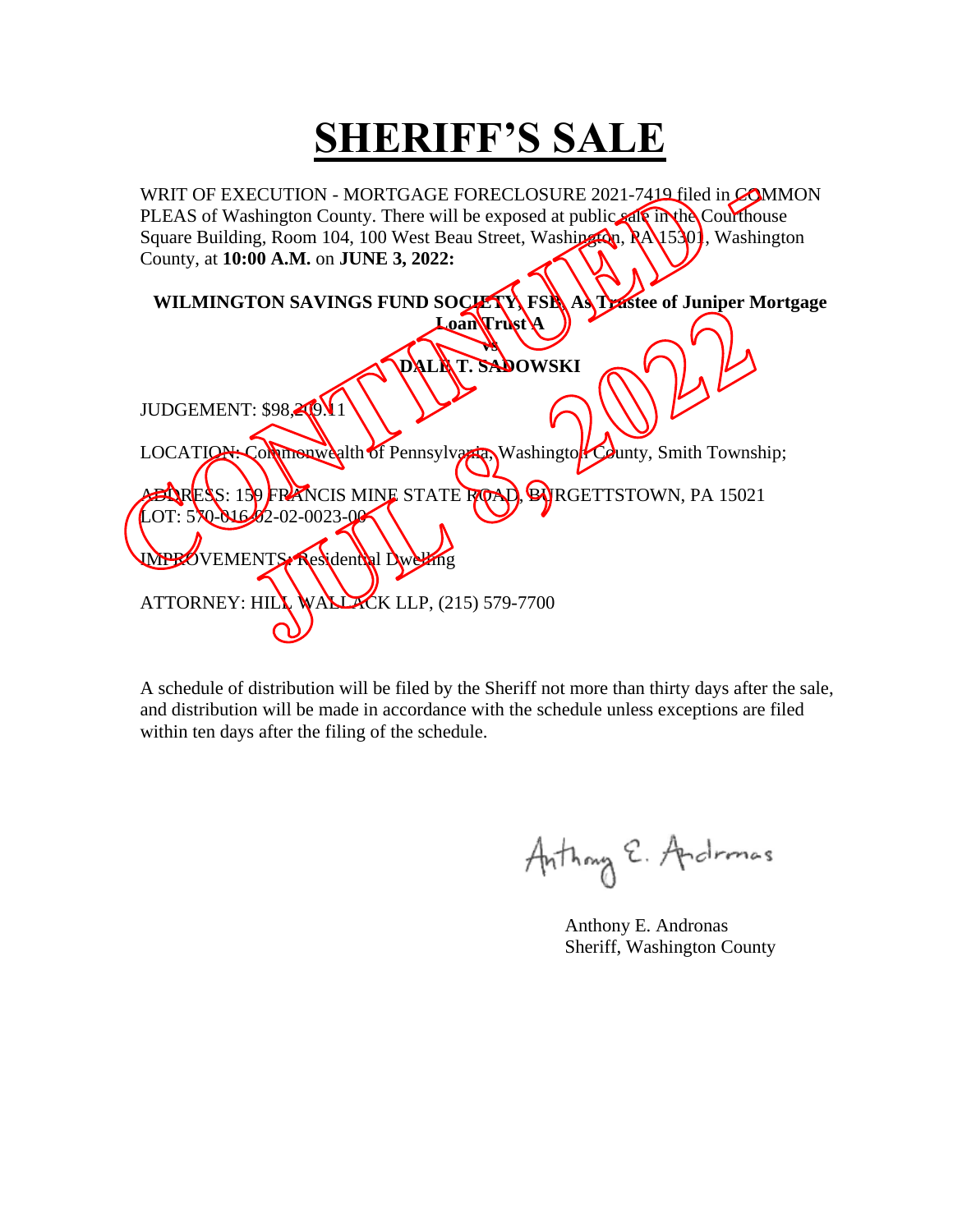WRIT OF EXECUTION - MORTGAGE FORECLOSURE 2021-7503 filed in COMMON PLEAS of Washington County. There will be exposed at public sale in the Courthouse Square Building, Room 104, 100 West Beau Street, Washington, RA 15301, Washington County, at **10:00 A.M.** on **JUNE 3, 2022:**   $\mathcal{N}$  .

| PENNSYLVANIA HOUSING FINANCE AGENCY                                           |  |
|-------------------------------------------------------------------------------|--|
| VS                                                                            |  |
| <b>LESSICA RAMEGELA</b>                                                       |  |
| JUDGEMENT: \$18,843                                                           |  |
| LOCATION: Common vealth of Dennsylvania, Washington County Charleroi Borough; |  |
| ADDRESS: S20TNIRD STREET, CHARLEROI, PA 15022                                 |  |
| $160-022-00-00-0022-00$                                                       |  |
| MPROVEMENTS: Residential Dwelling                                             |  |
| ATTORNEY: PORCELL KRUG & HALLER, (717) 234-4178                               |  |
|                                                                               |  |
|                                                                               |  |

Anthony E. Andromas

 Anthony E. Andronas Sheriff, Washington County